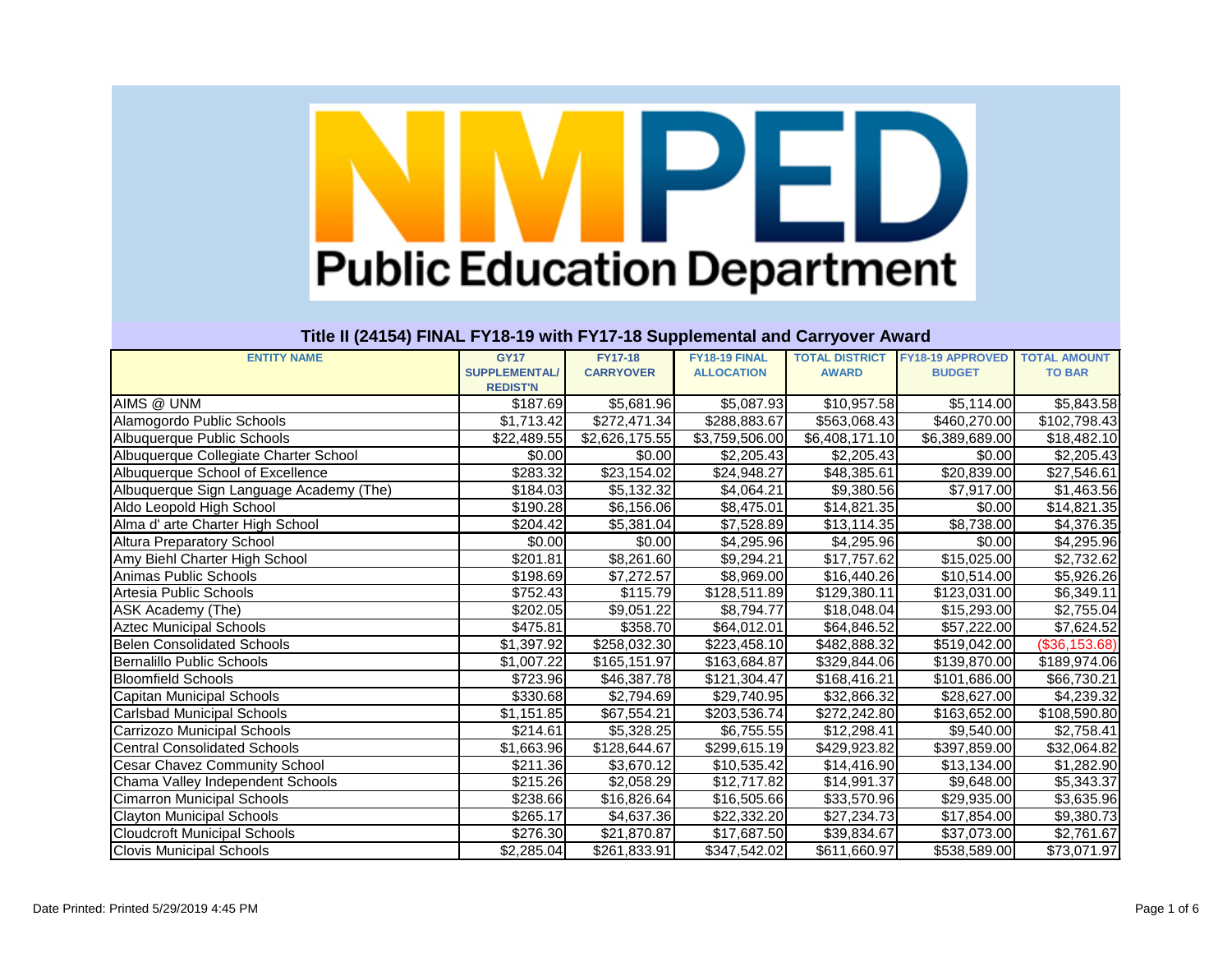| <b>ENTITY NAME</b>                                    | <b>GY17</b>          | <b>FY17-18</b>         | FY18-19 FINAL     | <b>TOTAL DISTRICT</b> | <b>FY18-19 APPROVED</b> | <b>TOTAL AMOUNT</b> |
|-------------------------------------------------------|----------------------|------------------------|-------------------|-----------------------|-------------------------|---------------------|
|                                                       | <b>SUPPLEMENTAL/</b> | <b>CARRYOVER</b>       | <b>ALLOCATION</b> | <b>AWARD</b>          | <b>BUDGET</b>           | <b>TO BAR</b>       |
|                                                       | <b>REDIST'N</b>      |                        |                   |                       |                         |                     |
| <b>Cobre Consolidated Schools</b>                     | \$433.84             | \$45,045.52            | \$61,543.84       | \$107,023.20          | \$0.00                  | \$107,023.20        |
| <b>Coral Community Charter School</b>                 | \$198.23             | \$2,141.82             | \$7,710.98        | \$10,051.03           | \$8,989.00              | \$1,062.03          |
| Corona Public Schools                                 | \$165.91             | \$0.00                 | \$2,115.77        | \$2,281.68            | \$1,666.00              | \$615.68            |
| Cuba Independent Schools                              | \$480.88             | \$22.24                | \$72,157.52       | \$72,660.64           | \$85,908.00             | (\$13,247.36)       |
| Dzit Dit Lool School of Empowerment, Action and Perse | \$169.08             | $\overline{$2,282.25}$ | \$3,537.63        | \$5,988.96            | \$2,621.00              | \$3,367.96          |
| Deming Public Schools                                 | \$1,615.08           | \$136,312.59           | \$270,487.40      | \$408,415.07          | \$476,494.00            | (\$68,078.93)       |
| Des Moines Municipal Schools                          | \$169.11             | \$2,288.10             | \$1,902.52        | \$4,359.73            | \$5,996.00              | (\$1,636.27)        |
| Dexter Consolidated Schools                           | \$348.63             | \$3,149.87             | \$34,823.30       | \$38,321.80           | \$31,576.00             | \$6,745.80          |
| Dora Consolidated Schools                             | \$177.36             | \$4,870.15             | \$3,592.78        | \$8,640.29            | \$7,980.00              | \$660.29            |
| Dream Diné Charter School                             | \$163.70             | \$741.38               | \$1,147.96        | \$2,053.04            | \$1,855.00              | \$198.04            |
| Dulce Independent Schools                             | \$359.94             | \$51,174.44            | \$37,965.28       | \$89,499.66           | \$52,956.00             | \$36,543.66         |
| <b>Elida Municipal Schools</b>                        | \$167.02             | \$1,906.50             | \$2,199.10        | \$4,272.62            | \$1,716.00              | \$2,556.62          |
| Española Public Schools                               | \$1,416.91           | \$201,117.32           | \$248,532.62      | \$451,066.85          | \$480,021.00            | (\$28,954.15)       |
| <b>Estancia Municipal Schools</b>                     | \$329.20             | \$25,171.01            | \$29,275.57       | \$54,775.78           | \$47,618.00             | \$7,157.78          |
| Estancia Valley Classical Academy                     | \$218.71             | \$2,479.33             | \$14,369.04       | \$17,067.08           | \$10,215.00             | \$6,852.08          |
| <b>Eunice Public Schools</b>                          | \$306.31             | \$23,950.29            | \$32,121.39       | \$56,377.99           | \$47,091.00             | \$9,286.99          |
| <b>Explore Academy</b>                                | $\overline{$}198.50$ | \$7,657.46             | \$10,077.93       | \$17,933.89           | \$6,892.00              | \$11,041.89         |
| <b>Farmington Municipal Schools</b>                   | \$2,332.91           | \$533,454.60           | \$365,362.25      | \$901,149.76          | \$478,577.00            | \$422,572.76        |
| <b>Floyd Municipal Schools</b>                        | \$174.80             | \$3,225.08             | \$3,254.53        | \$6,654.41            | \$2,994.00              | \$3,660.41          |
| <b>Fort Sumner Municipal Schools</b>                  | \$234.63             | \$14,257.89            | \$15,099.14       | \$29,591.66           | \$30,480.00             | (\$888.34)          |
| Gadsden Independent Schools                           | \$5,411.31           | \$959,576.48           | \$997,353.92      | \$1,962,341.71        | \$1,442,061.00          | \$520,280.71        |
| <b>Gallup-McKinley County Schools</b>                 | \$5,049.89           | \$373,293.20           | \$956,246.88      | \$1,334,589.97        | \$1,660,093.00          | (\$325,503.03)      |
| Gilbert L. Sena Charter High School                   | \$195.90             | \$7,181.53             | \$8,899.63        | \$16,277.06           | \$14,320.00             | \$1,957.06          |
| <b>Grady Municipal Schools</b>                        | \$167.15             | \$1,929.56             | \$1,806.93        | \$3,903.64            | \$0.00                  | \$3,903.64          |
| <b>Grants/Cibola County Schools</b>                   | \$1,551.20           | \$239,587.26           | \$239,808.84      | \$480,947.30          | \$383,493.00            | \$97,454.30         |
| Hagerman Municipal Schools                            | \$254.05             | \$6,012.21             | \$21,224.37       | \$27,490.63           | \$23,737.00             | \$3,753.63          |
| <b>Hatch Valley Public Schools</b>                    | \$648.49             | \$16,186.67            | \$84,939.64       | \$101,774.80          | \$91,657.00             | \$10,117.80         |
|                                                       |                      |                        |                   |                       |                         |                     |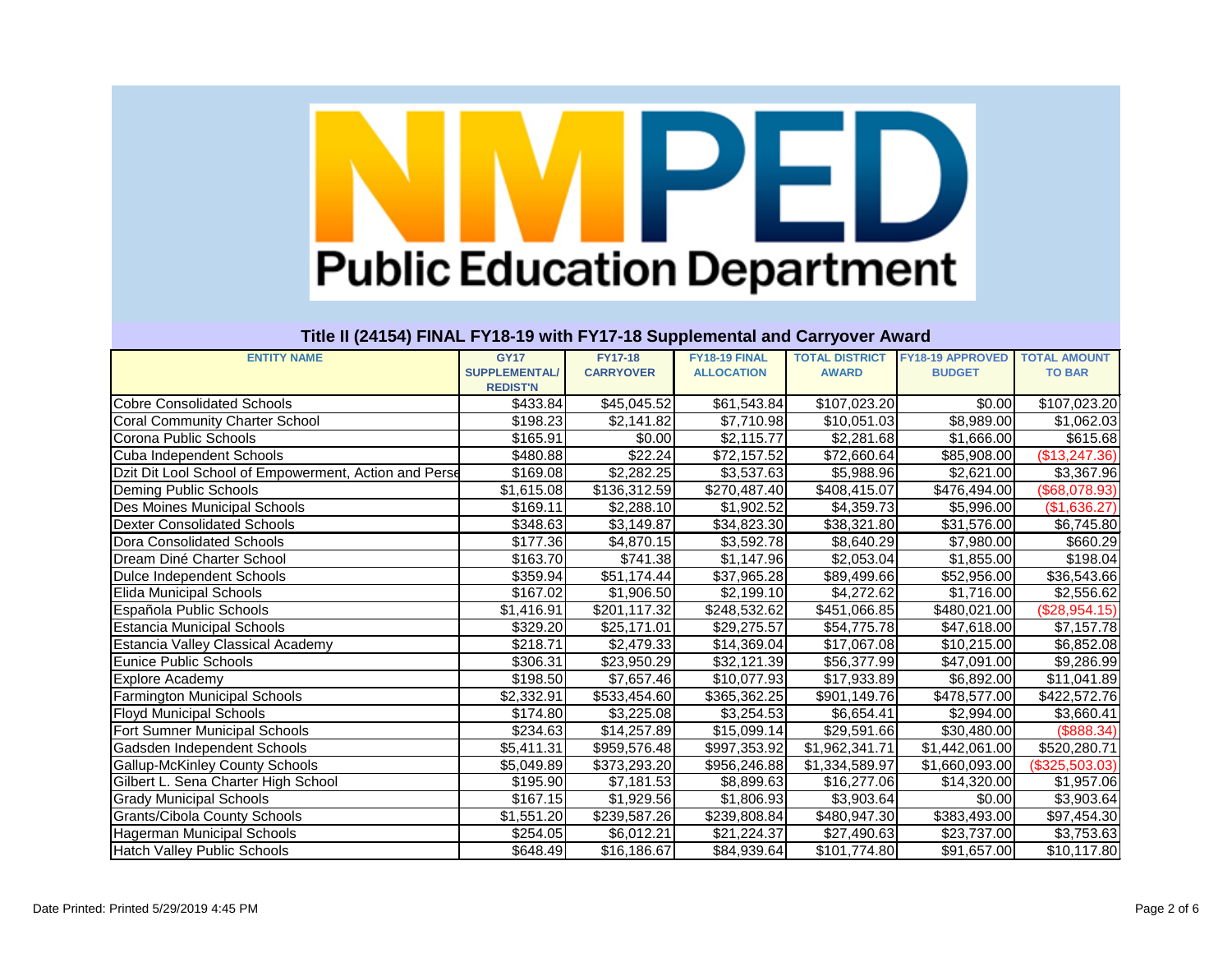| <b>ENTITY NAME</b>                                   | <b>GY17</b>          | <b>FY17-18</b>   | FY18-19 FINAL     | <b>TOTAL DISTRICT</b> | <b>FY18-19 APPROVED</b> | <b>TOTAL AMOUNT</b>    |
|------------------------------------------------------|----------------------|------------------|-------------------|-----------------------|-------------------------|------------------------|
|                                                      | <b>SUPPLEMENTAL/</b> | <b>CARRYOVER</b> | <b>ALLOCATION</b> | <b>AWARD</b>          | <b>BUDGET</b>           | <b>TO BAR</b>          |
|                                                      | <b>REDIST'N</b>      |                  |                   |                       |                         |                        |
| <b>Hobbs Municipal Schools</b>                       | \$1,863.11           | \$323,940.61     | \$430,330.97      | \$756,134.69          | \$436,449.00            | \$319,685.69           |
| Hondo Valley Public Schools                          | \$191.47             | \$6,373.35       | \$6,422.31        | \$12,987.13           | \$0.00                  | \$12,987.13            |
| <b>Horizon Academy West</b>                          | \$270.16             | \$3,458.29       | \$17,006.24       | \$20,734.69           | \$18,675.00             | $\overline{$2,059.69}$ |
| <b>House Municipal Schools</b>                       | \$164.40             | \$1,426.72       | \$1,431.43        | \$3,022.55            | \$2,901.00              | \$121.55               |
| Hózhó Academy                                        | \$0.00               | \$0.00           | \$6,827.79        | \$6,827.79            | \$0.00                  | \$6,827.79             |
| J. Paul Taylor Academy                               | \$185.32             | \$4,975.91       | \$4,973.47        | \$10,134.70           | $\overline{$10,000.00}$ | \$134.70               |
| <b>Jal Public Schools</b>                            | \$198.59             | \$0.00           | \$10,825.86       | \$11,024.45           | \$16,199.00             | (\$5,174.55)           |
| Jemez Mountain Public Schools                        | \$257.08             | \$12,499.85      | \$17,910.09       | \$30,667.02           | \$14,525.00             | \$16,142.02            |
| Jemez Valley Public Schools                          | \$286.06             | \$2,724.25       | \$26,877.26       | \$29,887.57           | \$21,289.00             | \$8,598.57             |
| La Academia Dolores Huerta                           | \$217.04             | \$8,644.25       | \$8,145.69        | \$17,006.98           | \$10,516.00             | \$6,490.98             |
| La Promesa Early Learning Center                     | \$281.53             | \$24,465.78      | \$19,279.77       | \$44,027.08           | \$20,545.00             | \$23,482.08            |
| La Tierra Montessori School of the Arts and Sciences | \$190.31             | \$7,436.67       | \$5,753.16        | \$13,380.14           | \$10,185.00             | \$3,195.14             |
| Lake Arthur Municipal Schools                        | \$184.92             | \$3,469.93       | \$6,096.81        | \$9,751.66            | \$10,453.00             | (\$701.34)             |
| Las Cruces Public Schools                            | \$6,580.71           | \$503,178.54     | \$1,140,070.44    | \$1,649,829.69        | \$1,500,051.00          | \$149,778.69           |
| Las Montañas Charter School                          | \$206.78             | \$9,170.53       | \$8,921.37        | \$18,298.68           | \$8,253.00              | \$10,045.68            |
| Las Vegas City Public Schools                        | \$608.74             | \$0.19           | \$76,121.82       | \$76,730.75           | \$93,978.00             | (\$17, 247.25)         |
| Logan Municipal Schools                              | \$190.41             | \$2,183.00       | \$5,053.13        | \$7,426.54            | \$5,560.00              | \$1,866.54             |
| Lordsburg Municipal Schools                          | \$316.71             | \$29,254.37      | \$29,694.87       | \$59,265.95           | \$57,552.00             | \$1,713.95             |
| Los Alamos Public Schools                            | \$372.37             | \$27,700.01      | \$40,680.59       | \$68,752.97           | \$40,979.00             | \$27,773.97            |
| Los Lunas Public Schools                             | \$1,878.67           | \$104,358.21     | \$313,659.25      | \$419,896.13          | \$459,970.00            | (\$40,073.87)          |
| <b>Loving Municipal Schools</b>                      | \$256.09             | \$10,345.93      | \$15,789.82       | \$26,391.84           | \$16,362.00             | \$10,029.84            |
| Lovington Municipal Schools                          | \$752.57             | \$78,397.42      | \$131,443.84      | \$210,593.83          | \$247,310.00            | (\$36,716.17)          |
| Magdalena Municipal Schools                          | \$271.70             | \$16,801.66      | \$28,942.36       | \$46,015.72           | \$18,927.00             | \$27,088.72            |
| <b>Maxwell Municipal Schools</b>                     | \$177.87             | \$3,391.08       | \$3,622.70        | \$7,191.65            | \$6,563.00              | \$628.65               |
| McCurdy Charter School                               | \$317.85             | \$16,655.70      | \$27,284.78       | \$44,258.33           | \$50,967.00             | (\$6,708.67)           |
| Media Arts Collaborative Charter School              | \$199.64             | \$164.95         | \$9,187.74        | \$9,552.33            | \$7,237.00              | \$2,315.33             |
| <b>Melrose Municipal Schools</b>                     | \$192.46             | \$1,927.61       | \$6,467.90        | \$8,587.97            | \$7,845.00              | \$742.97               |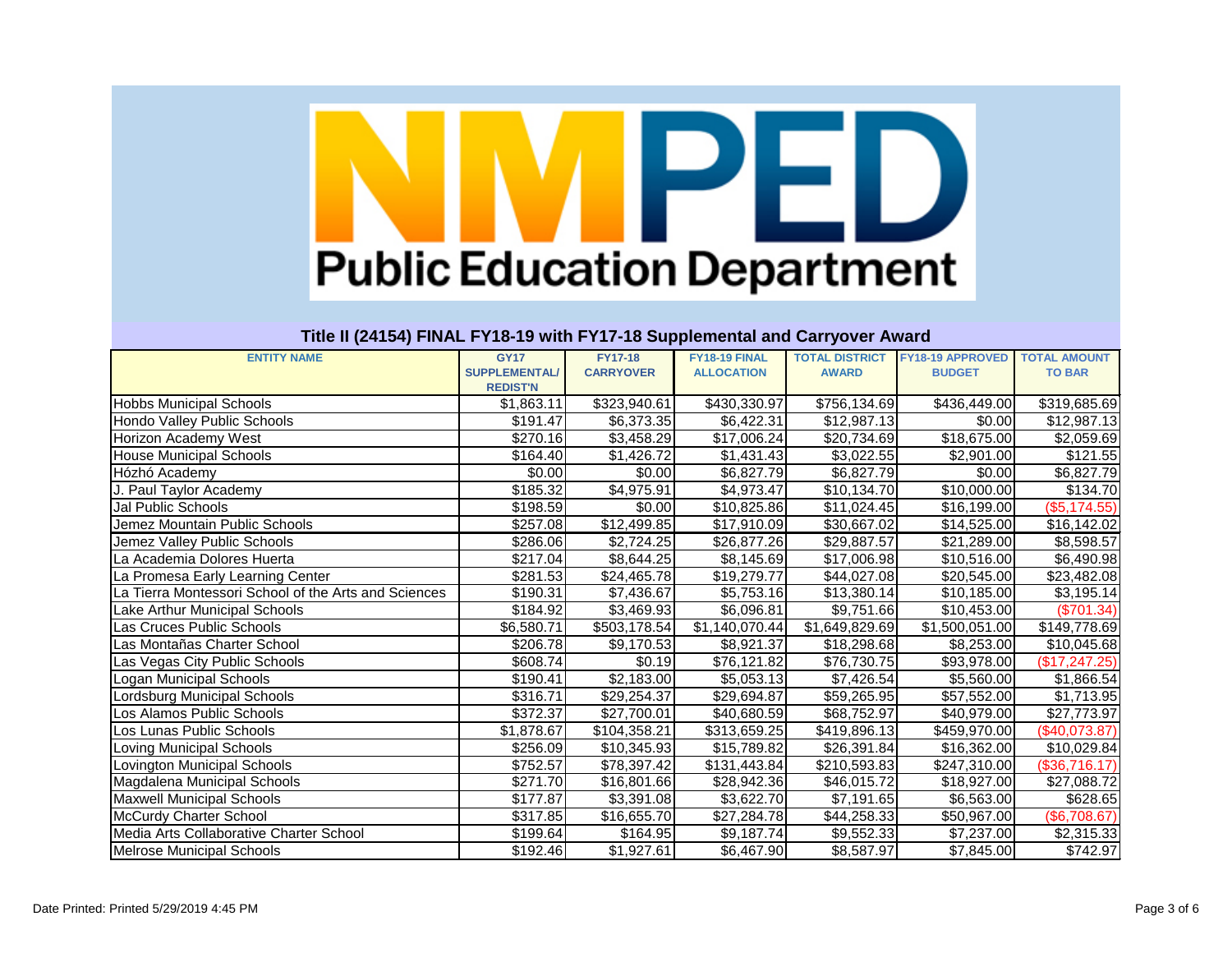| <b>ENTITY NAME</b>                             | <b>GY17</b>          | <b>FY17-18</b>         | FY18-19 FINAL     | <b>TOTAL DISTRICT</b> | <b>FY18-19 APPROVED</b> | <b>TOTAL AMOUNT</b> |
|------------------------------------------------|----------------------|------------------------|-------------------|-----------------------|-------------------------|---------------------|
|                                                | <b>SUPPLEMENTAL/</b> | <b>CARRYOVER</b>       | <b>ALLOCATION</b> | <b>AWARD</b>          | <b>BUDGET</b>           | <b>TO BAR</b>       |
|                                                | <b>REDIST'N</b>      |                        |                   |                       |                         |                     |
| Mesa Vista Consolidated Schools                | \$245.55             | \$16,253.32            | \$15,019.67       | \$31,518.54           | \$15,545.00             | \$15,973.54         |
| Mission Achievement and Success Charter School | \$392.95             | \$0.62                 | \$59,933.27       | \$60,326.84           | \$38,937.00             | \$21,389.84         |
| Monte del Sol Charter School                   | \$205.66             | $\overline{$}5,317.55$ | \$12,161.19       | \$17,684.40           | \$12,605.00             | \$5,079.40          |
| Montessori Elementary School (The)             | \$203.28             | \$8,530.13             | \$7,751.91        | \$16,485.32           | \$0.00                  | \$16,485.32         |
| Mora Independent Schools                       | \$270.72             | \$20,852.17            | \$20,648.37       | \$41,771.26           | \$48,915.00             | (\$7,143.74)        |
| Moriarty-Edgewood School District              | \$771.63             | \$87,095.63            | \$118,959.61      | \$206,826.87          | \$146,918.00            | \$59,908.87         |
| Mosquero Municipal Schools                     | \$159.39             | \$512.51               | \$458.84          | \$1,130.74            | \$461.00                | \$669.74            |
| Mountainair Public Schools                     | \$242.13             | \$727.05               | \$12,770.62       | \$13,739.80           | \$17,966.00             | (\$4,226.20)        |
| New America School                             | \$227.16             | \$16,908.57            | \$10,483.69       | \$27,619.42           | \$16,759.00             | \$10,860.42         |
| New America School of Las Cruces               | \$194.68             | \$6,958.73             | \$4,399.61        | \$11,553.02           | \$11,873.00             | (\$319.98)          |
| New Mexico Connections Academy                 | \$500.88             | \$62,901.64            | \$42,465.32       | \$105,867.84          | \$0.00                  | \$105,867.84        |
| New Mexico School for the Arts                 | \$178.20             | \$3,008.91             | \$3,683.70        | \$6,870.81            | \$3,694.00              | \$3,176.81          |
| North Valley Academy                           | \$263.41             | \$3,361.22             | \$21,719.41       | \$25,344.04           | \$17,756.00             | \$7,588.04          |
| Pecos Independent School District              | \$317.70             | \$26,110.75            | \$26,974.59       | \$53,403.04           | \$26,491.00             | \$26,912.04         |
| Peñasco Independent Schools                    | \$308.23             | \$27,705.29            | \$21,540.91       | \$49,554.43           | \$48,757.00             | \$797.43            |
| Pojoaque Valley Public Schools                 | \$448.60             | \$18,572.66            | \$65,262.39       | \$84,283.65           | \$48,016.00             | \$36,267.65         |
| <b>Portales Municipal Schools</b>              | \$840.43             | \$2,412.02             | \$133,812.69      | \$137,065.14          | \$114,857.00            | \$22,208.14         |
| Quemado Independent Schools                    | \$232.83             | \$7,678.99             | \$14,129.05       | \$22,040.87           | \$24,736.00             | (\$2,695.13)        |
| Questa Independent Schools                     | \$272.92             | \$21,254.14            | \$20,080.39       | \$41,607.45           | \$41,398.00             | \$209.45            |
| Raton Public Schools                           | \$399.98             | \$28,464.57            | \$47,987.59       | \$76,852.14           | \$56,354.00             | \$20,498.14         |
| <b>Red River Valley Charter School</b>         | \$187.82             | \$3,516.09             | \$5,391.55        | \$9,095.46            | \$9,204.00              | (\$108.54)          |
| Reserve Independent Schools                    | \$194.90             | \$4,424.18             | \$7,194.40        | \$11,813.48           | \$6,299.00              | \$5,514.48          |
| Rio Rancho Public Schools                      | \$2,389.29           | \$140,420.54           | \$460,239.65      | \$603,049.48          | \$658,243.00            | (\$55,193.52)       |
| Roots and Wings Community School               | \$173.34             | \$3,060.90             | \$3,351.85        | \$6,586.09            | \$2,755.00              | \$3,831.09          |
| Roswell Independent Schools                    | \$2,846.55           | \$591,042.06           | \$524,903.36      | \$1,118,791.97        | \$854,491.00            | \$264,300.97        |
| <b>Roy Municipal Schools</b>                   | \$168.61             | \$2,196.61             | \$1,740.27        | \$4,105.49            | \$1,977.00              | \$2,128.49          |
| <b>Ruidoso Municipal Schools</b>               | \$539.53             | \$15,710.70            | \$80,829.44       | \$97,079.67           | \$78,167.00             | \$18,912.67         |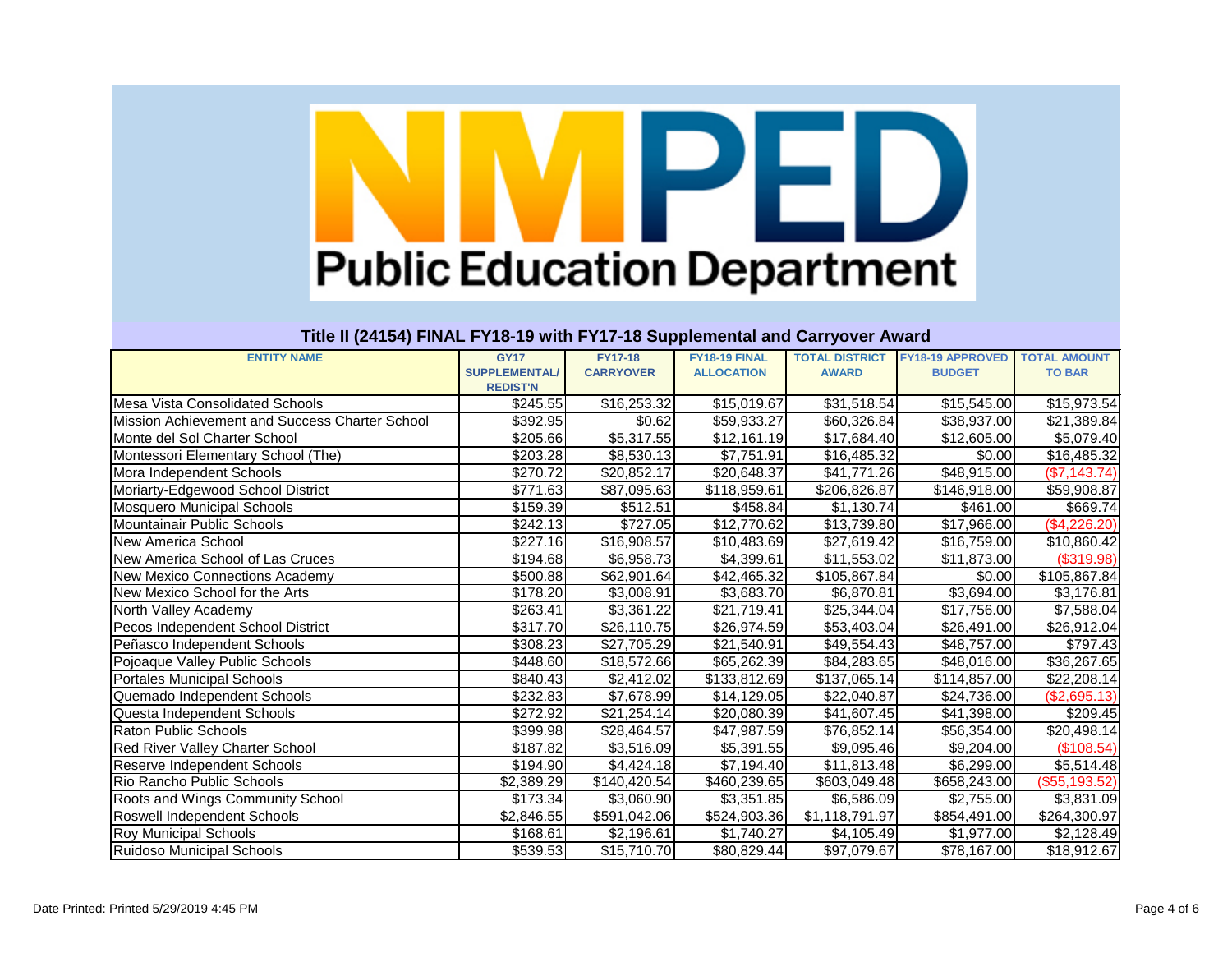|                                                     |                      | .                |                   |                       |                         |                     |
|-----------------------------------------------------|----------------------|------------------|-------------------|-----------------------|-------------------------|---------------------|
| <b>ENTITY NAME</b>                                  | <b>GY17</b>          | <b>FY17-18</b>   | FY18-19 FINAL     | <b>TOTAL DISTRICT</b> | <b>FY18-19 APPROVED</b> | <b>TOTAL AMOUNT</b> |
|                                                     | <b>SUPPLEMENTAL/</b> | <b>CARRYOVER</b> | <b>ALLOCATION</b> | <b>AWARD</b>          | <b>BUDGET</b>           | <b>TO BAR</b>       |
|                                                     | <b>REDIST'N</b>      |                  |                   |                       |                         |                     |
| San Jon Municipal Schools                           | \$177.88             | \$1,061.81       | \$4,169.29        | \$5,408.98            | \$0.00                  | \$5,408.98          |
| Sandoval Academy of Bilingual Education             | \$171.70             | \$1,960.85       | \$4,890.01        | \$7,022.56            | \$2,484.00              | \$4,538.56          |
| Santa Fe Public Schools                             | \$2,739.63           | \$296,428.31     | \$515,125.24      | \$814,293.18          | \$648,735.00            | \$165,558.18        |
| Santa Rosa Consolidated Schools                     | \$312.08             | \$17,419.24      | \$28,977.24       | \$46,708.56           | \$26,043.00             | \$20,665.56         |
| <b>School of Dreams Academy</b>                     | \$265.88             | \$19,966.87      | \$19,030.16       | \$39,262.91           | \$17,970.00             | \$21,292.91         |
| <b>Silver Consolidated School District</b>          | \$854.69             | \$45,540.45      | \$138,242.17      | \$184,637.31          | \$115,471.00            | \$69,166.31         |
| Six Directions Indigenous Charter School            | \$181.42             | \$4,536.78       | \$4,699.78        | \$9,417.98            | \$5,197.00              | \$4,220.98          |
| <b>Socorro Consolidated Schools</b>                 | $\overline{$817.04}$ | \$1,003.62       | \$107,958.64      | \$109,779.30          | \$115,917.00            | (\$6,137.70)        |
| South Valley Preparatory School                     | \$202.53             | \$5,969.29       | \$7,916.81        | \$14,088.63           | \$7,553.00              | \$6,535.63          |
| Southwest Preparatory Learning Center               | \$186.75             | \$5,829.54       | \$6,361.64        | \$12,377.93           | \$8,634.00              | \$3,743.93          |
| Southwest Secondary Learning Center                 | \$194.53             | \$5,306.38       | \$6,361.02        | \$11,861.93           | \$12,930.00             | (\$1,068.07)        |
| <b>Springer Municipal Schools</b>                   | \$212.73             | \$10,257.78      | \$7,532.36        | \$18,002.87           | \$9,232.00              | \$8,770.87          |
| Southwest Aeronautics, Mathematics, and Science Aca | \$201.77             | \$6,255.96       | \$7,181.39        | \$13,639.12           | \$15,401.00             | (\$1,761.88)        |
| <b>Taos Municipal Schools</b>                       | \$837.31             | \$39,346.33      | \$150,946.40      | \$191,130.04          | \$111,931.00            | \$79,199.04         |
| <b>Taos Academy</b>                                 | \$202.38             | \$6,351.92       | \$8,427.86        | \$14,982.16           | \$13,876.00             | \$1,106.16          |
| Taos Integrated School of the Arts                  | \$202.29             | \$8,350.34       | \$11,467.06       | \$20,019.69           | \$15,390.00             | \$4,629.69          |
| <b>Taos International Charter School</b>            | \$229.43             | \$9,113.03       | \$10,404.09       | \$19,746.55           | \$11,977.00             | \$7,769.55          |
| <b>Tatum Municipal Schools</b>                      | \$222.61             | \$15,175.49      | \$12,873.54       | \$28,271.64           | \$24,286.00             | \$3,985.64          |
| <b>Fexico Municipal Schools</b>                     | \$285.16             | \$26,823.77      | \$21,129.29       | \$48,238.22           | \$21,141.00             | \$27,097.22         |
| <b>GREAT Academy (The)</b>                          | \$186.55             | \$980.11         | \$5,485.75        | \$6,652.41            | \$6,649.00              | \$3.41              |
| MASTERS Program (The)                               | \$177.47             | \$3,814.35       | \$4,994.90        | \$8,986.72            | \$0.00                  | \$8,986.72          |
| Tierra Adentro                                      | \$213.88             | \$10,466.70      | \$11,341.80       | \$22,022.38           | \$15,885.00             | \$6,137.38          |
| ierra Encantada Charter School                      | \$213.02             | \$0.00           | \$10,457.32       | \$10,670.34           | \$9,279.00              | \$1,391.34          |
| Truth or Consequences Municipal Schools             | \$574.90             | \$22,787.51      | \$82,570.25       | \$105,932.66          | \$155,141.00            | $(\$49,208.34)$     |
| <b>Tucumcari Public Schools</b>                     | \$452.02             | \$32,934.69      | \$60,476.22       | \$93,862.93           | \$97,633.00             | (\$3,770.07)        |
| Tularosa Municipal Schools                          | \$604.51             | \$3,633.57       | \$81,142.74       | \$85,380.82           | \$96,357.00             | (\$10,976.18)       |
| <b>Turquoise Trail Charter School</b>               | \$248.31             | \$16,582.55      | \$22,343.21       | \$39,174.07           | \$20,035.00             | \$19,139.07         |